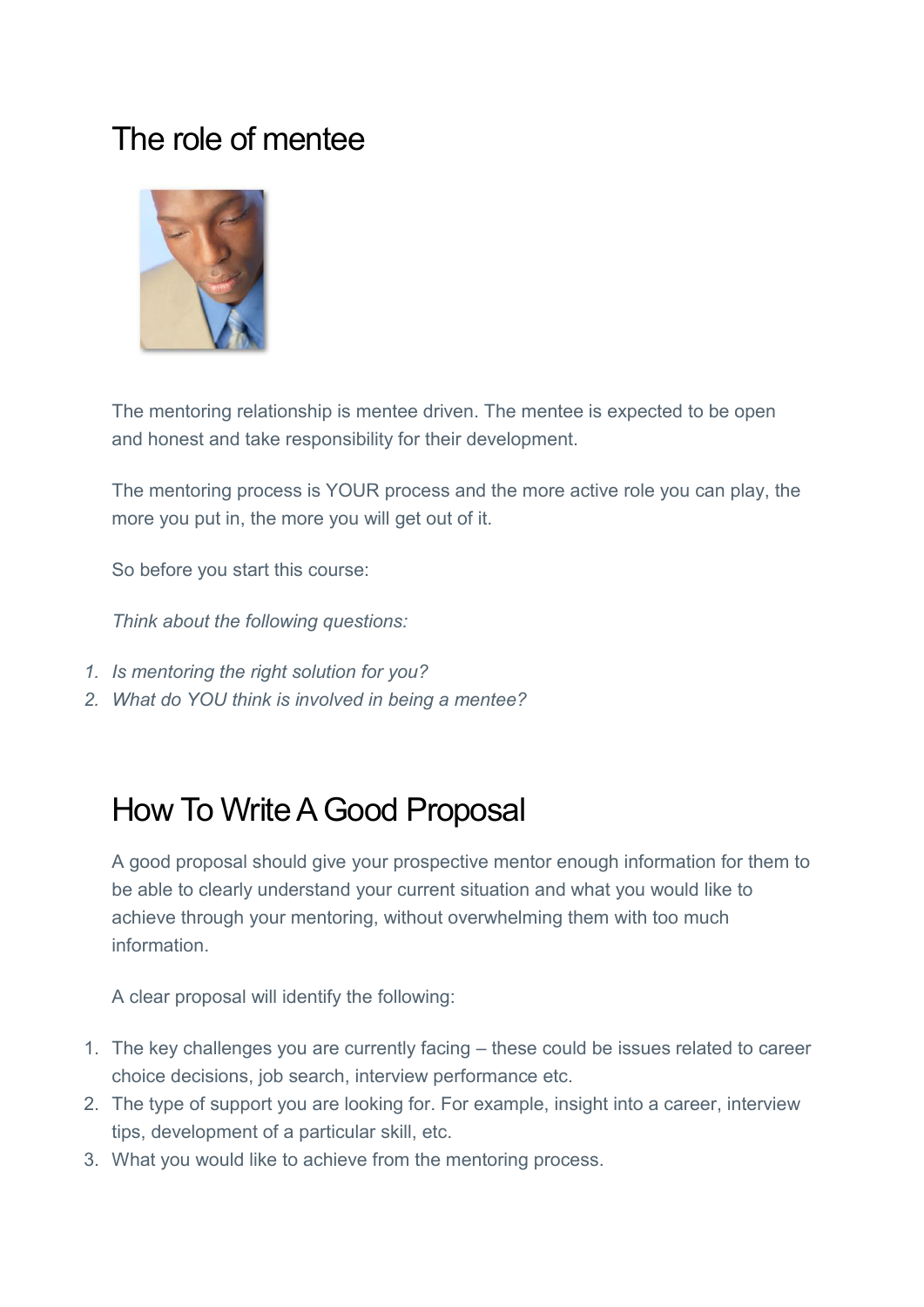- 4. How you would like to communicate and how often
- 5. The amount and level of support you are looking for.
- 6. Why you think you think you would make a good match?

*Think about the following questions:* 

- What are the key challenges that you are currently facing? these *could be issues related to career choice decisions, job search, interview performance etc.*
- *What type of support you are looking for?*
- *What you would like to achieve from the mentoring process?*
- *How you would like to communicate and how often?*
- *What amount and level of support you are looking for?*
- *What are you looking for in a good match?*

#### Your first discussion



The relationship that evolves between you and your mentor over a period of time is crucial to the success of the mentoring journey. Although you will control what you get out of the relationship, your mentor is the guardian of the relationship because of their experience and knowledge.

**Your first meeting is vital because it will set the tone of the relationship. Ideally, this will get off to a swift and productive start.** 

You might feel a bit nervous about your first discussion but don't worry about it – a lot of people do.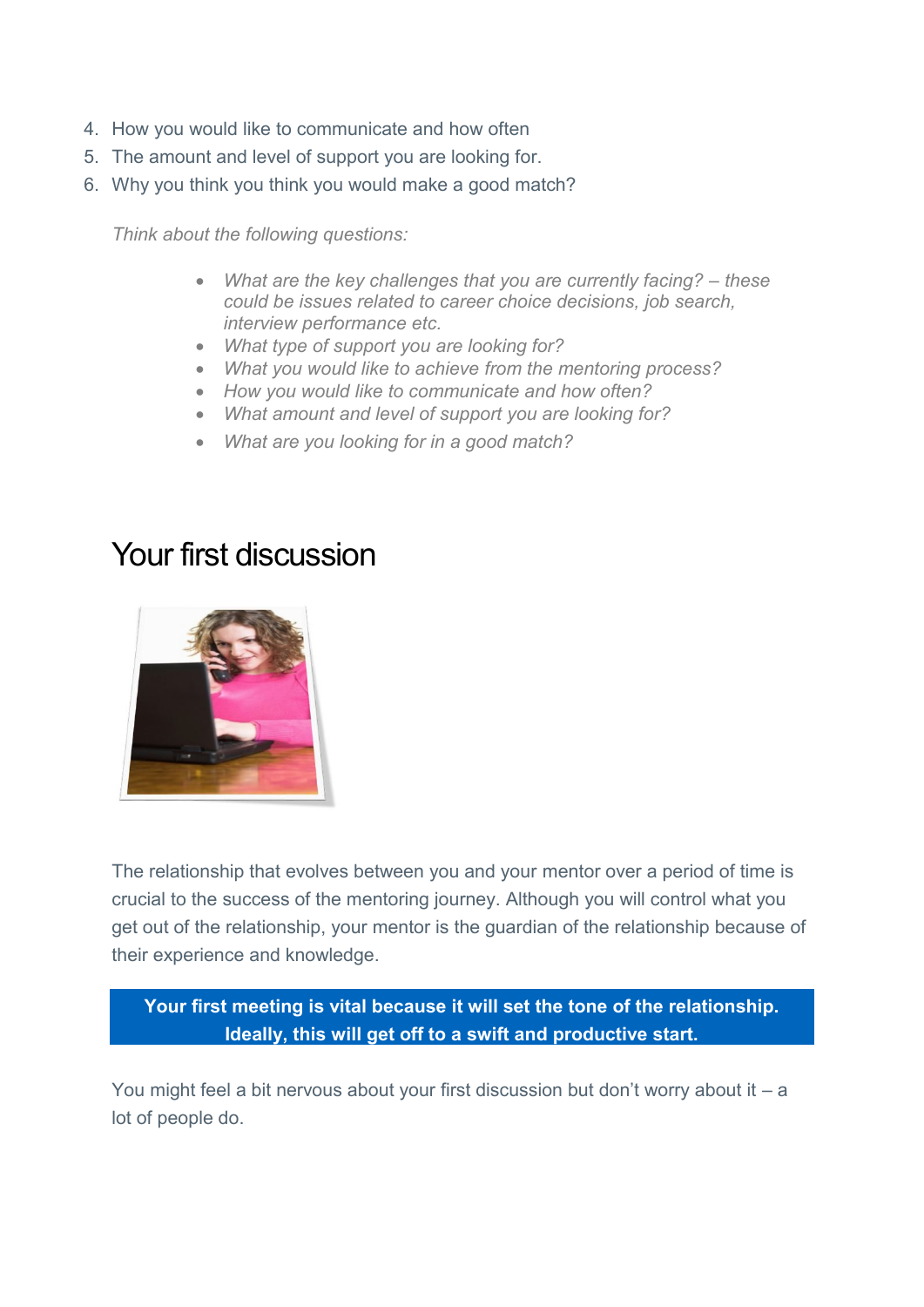**Remember: if you don't hit it off straight away, don't panic. It takes time to build a relationship and it will get easier the more you interact because you will build trust and get to know each other.** 

*Think about the following questions:* 

- *1. What are your expectations of your first discussion?*
- *2. Are they realistic?*
- *3. What can you do to maximise the effectiveness of that first discussion?*

#### What is the first discussion for?

Try to cover your goals and ambitions in relation to:

- Particular issues you face
- Your achievements so far and how to build on them
- Realistic expectations
- Scale of priorities
- Areas in which you would find input most useful

You should also cover a few basic elements

- When you would like to meet how often and for how long
- How your discussions will take place face to face, telephone, Skype or email.
- How you will keep in touch and how you will remind each other of future discussions
- Confidentiality
- Responsibility
- How you will record progress and issues/targets for further development.

- *1. What are the issues that are important to you?*
- *2. What are the areas in which you would find input most useful?*
- *3. How will your discussions take place?*
- *4. How you will record your progress and issues?*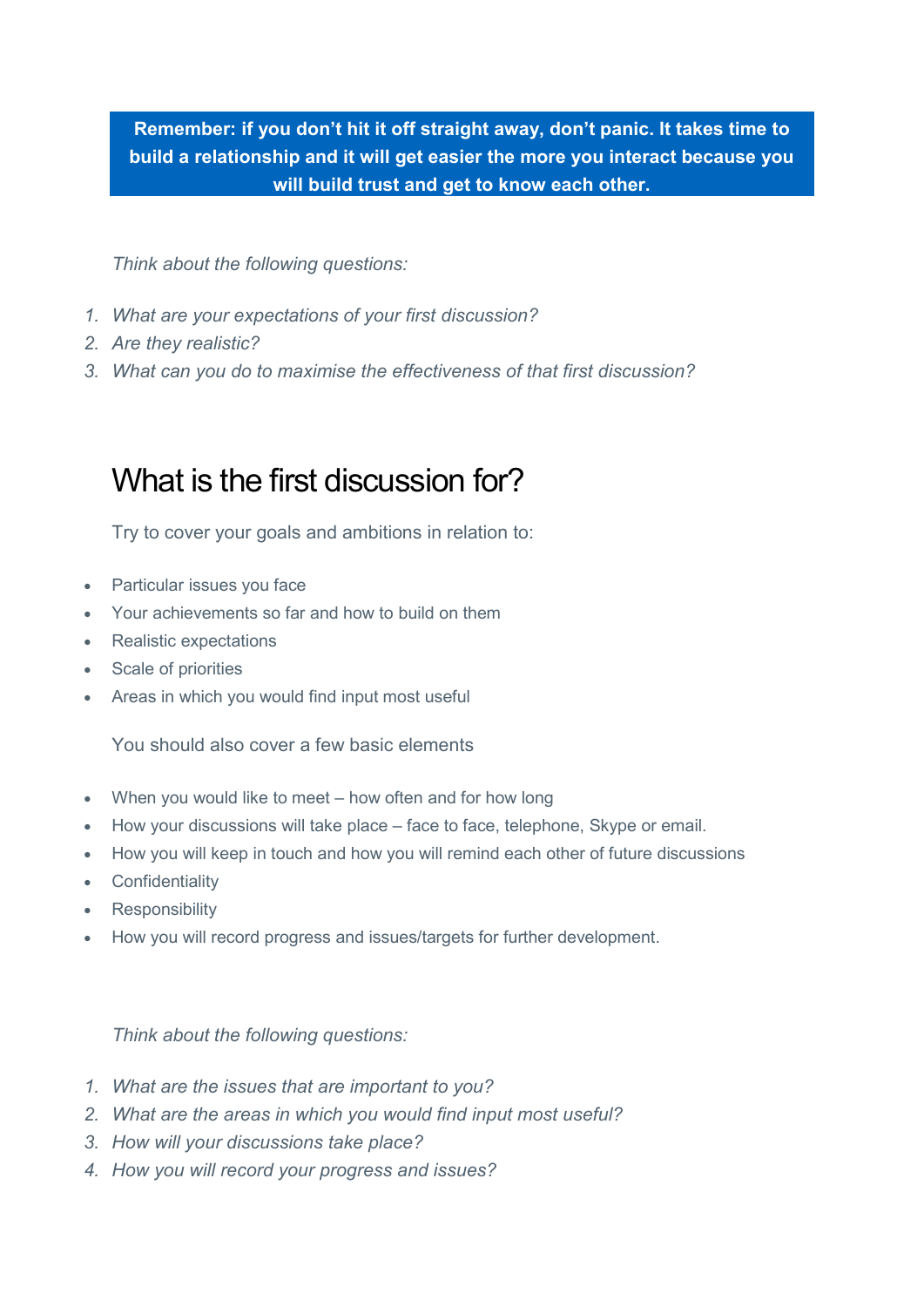### Building trust

**Get To Know Your Mentor** Talk about their career or business and their life outside it. Try to understand what they think and why. Value their viewpoint



Do What You Say You're Going To Do Agree what you are aiming to achieve through your mentoring sessions. Be reliable and always do what you say you are going to do.





**Communicate Openly And Honestly** Discuss issues as soon as they arise. Ask for and give feedback.





Don't Be Afraid To Challenge Your open, honest relationship will allow you to challenge your mentor constructively to explore a wider viewpoint.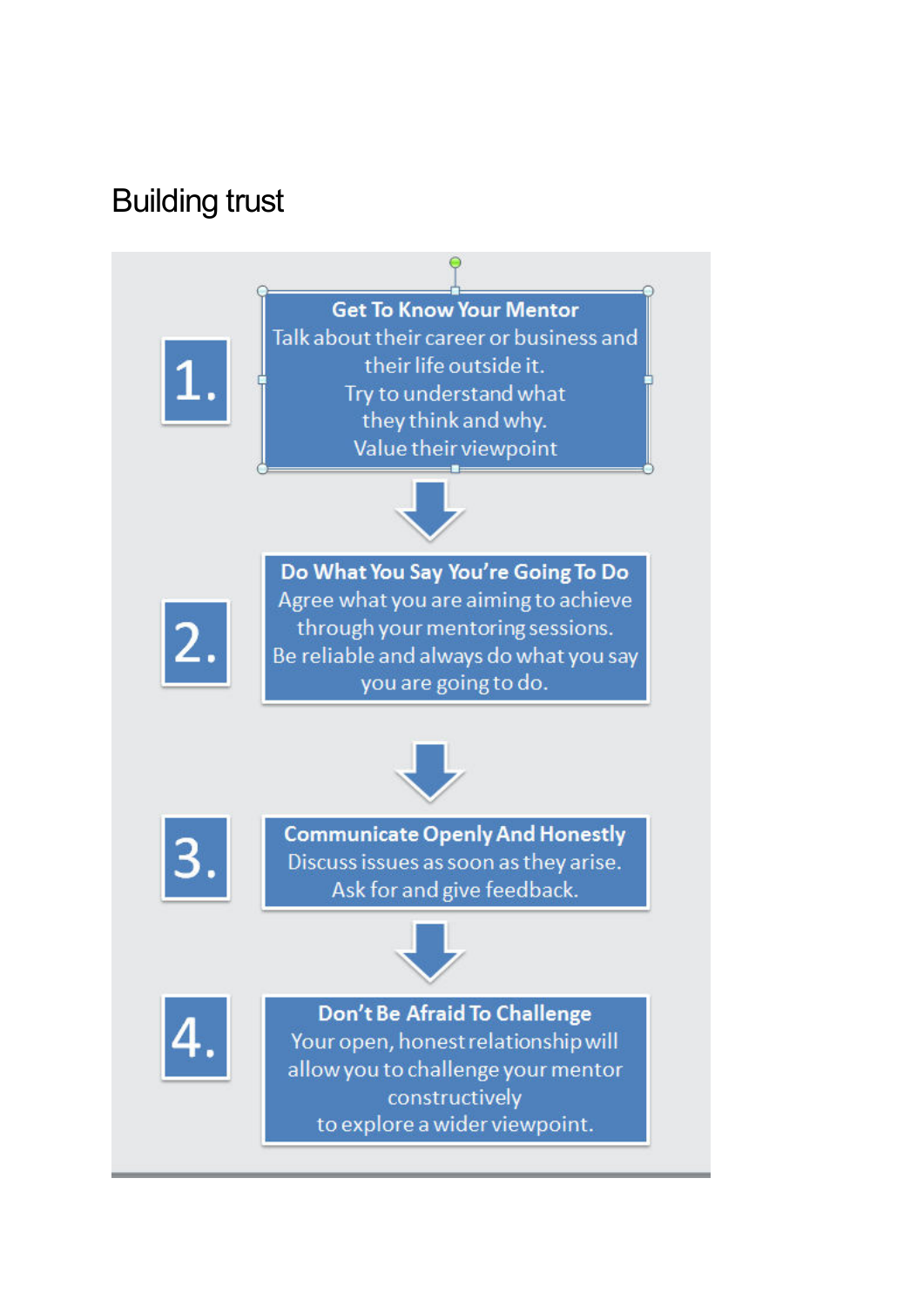

- *1. What can you do to build trust with your mentor?*
- *2. What do you expect your mentor to do to gain your trust?*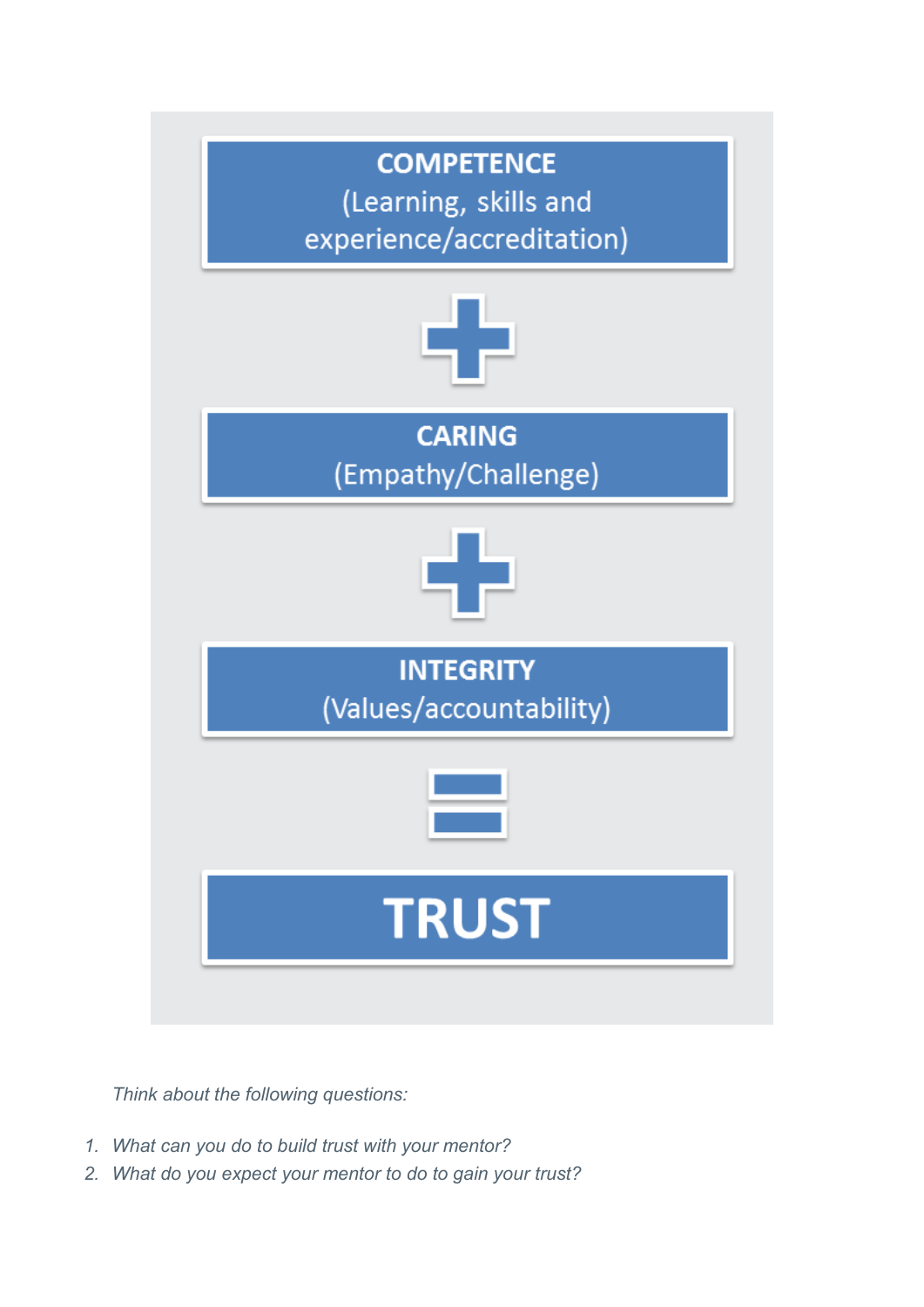# Communicating with your mentor

If you are meeting your mentor face to face you need to be aware of body language. This is an excellent indication of how people really feel and makes up a large proportion of the message they send.

If someone is being less than honest, their body language will usually give them away.

A lot of body language is universal, but some gestures differ between cultures so be careful not to give (or take) offense unwittingly! Take great care to recognise how cultural diversity influences all aspects of verbal and non-verbal behaviour.

#### To "read" body language:

- Learn what to look for.
- 2. Recognise people's body language so you can "read" them better.
- Recognise your own body language.
- 4. Control your own body language and use it to your advantage so you give the right message to other people.

- *1. Are you conscious of your own body language?*
- *2. Try observing your peers' body language: what does it tell you?*
- *3. Ask your peers to observe your body language: what does it tell them?*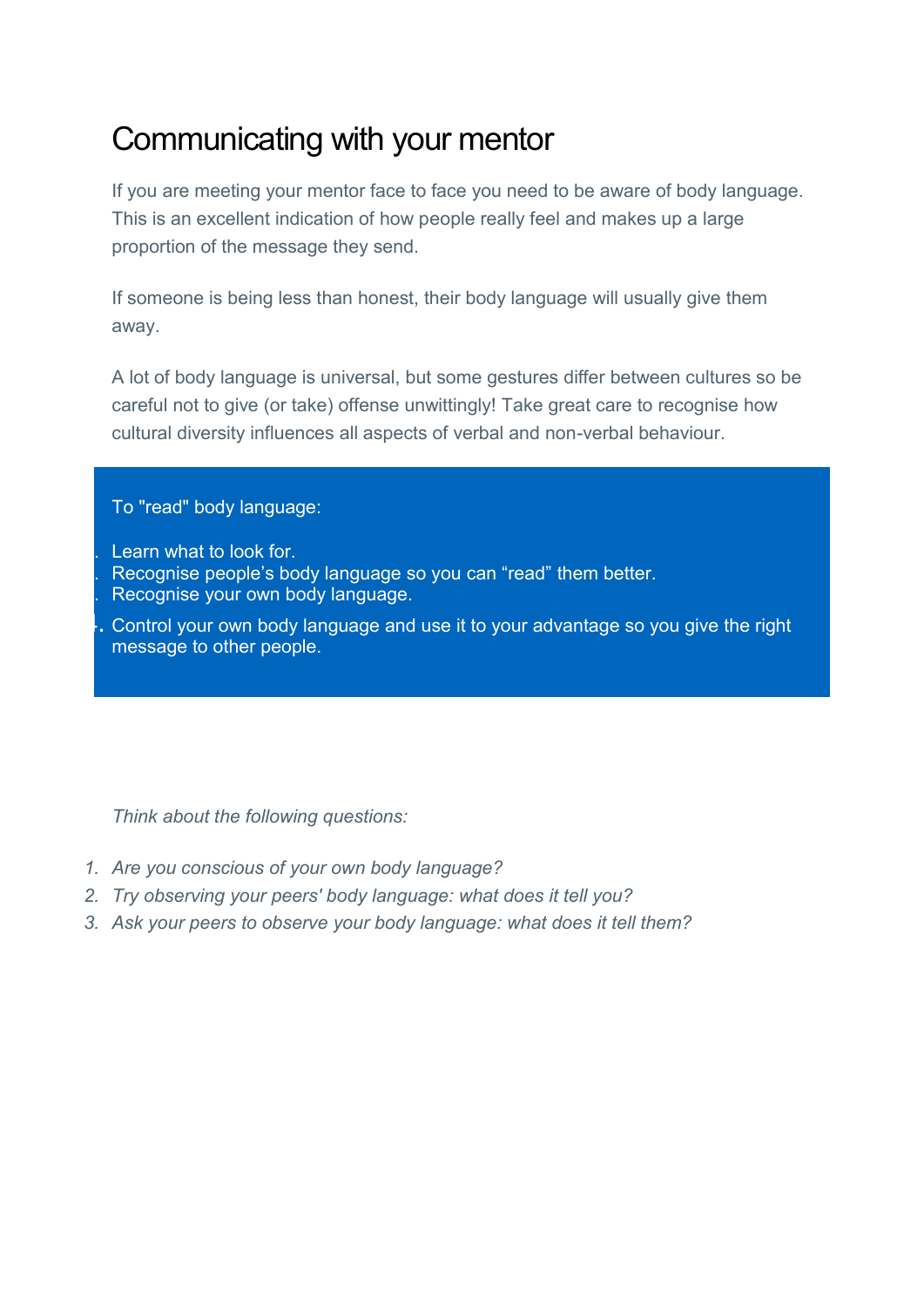## **Confidentiality**



Confidentiality underpins the mentoring relationship. Everything discussed in the mentoring session is confidential. The exceptions are when legal obligations compel the mentor (or the mentee) to report any criminal activities, any misconduct, or any potential danger. This should be made clear at the start of the relationship. Where for the benefit of the mentee the mentor feels obliged to raise a concern they should seek permission from the mentee before doing so.

#### *Think about the following questions:*

- *1. Which areas of your life do you wish to discuss?*
- *2. Which areas of your life do you definitely do NOT wish to discuss?*

### Twenty questions

Here are 20 questions that a mentor may ask you – or you may want to think about yourself.

- 1. What will give you the most value from today's session?
- 2. What do you want to focus on today?
- 3. What is keeping you awake at night?
- 4. What is your present situation in detail?
- 5. What is working well?
- 6. What is happening that tells you that you have a problem?
- 7. What do you have control over?
- 8. What strengths and resources do you bring to this situation?
- 9. Where do you want to be a year from now? How will you measure your success?
- 10. What would your solution be?
- 11. What do you not know about this situation/project? How could you find out?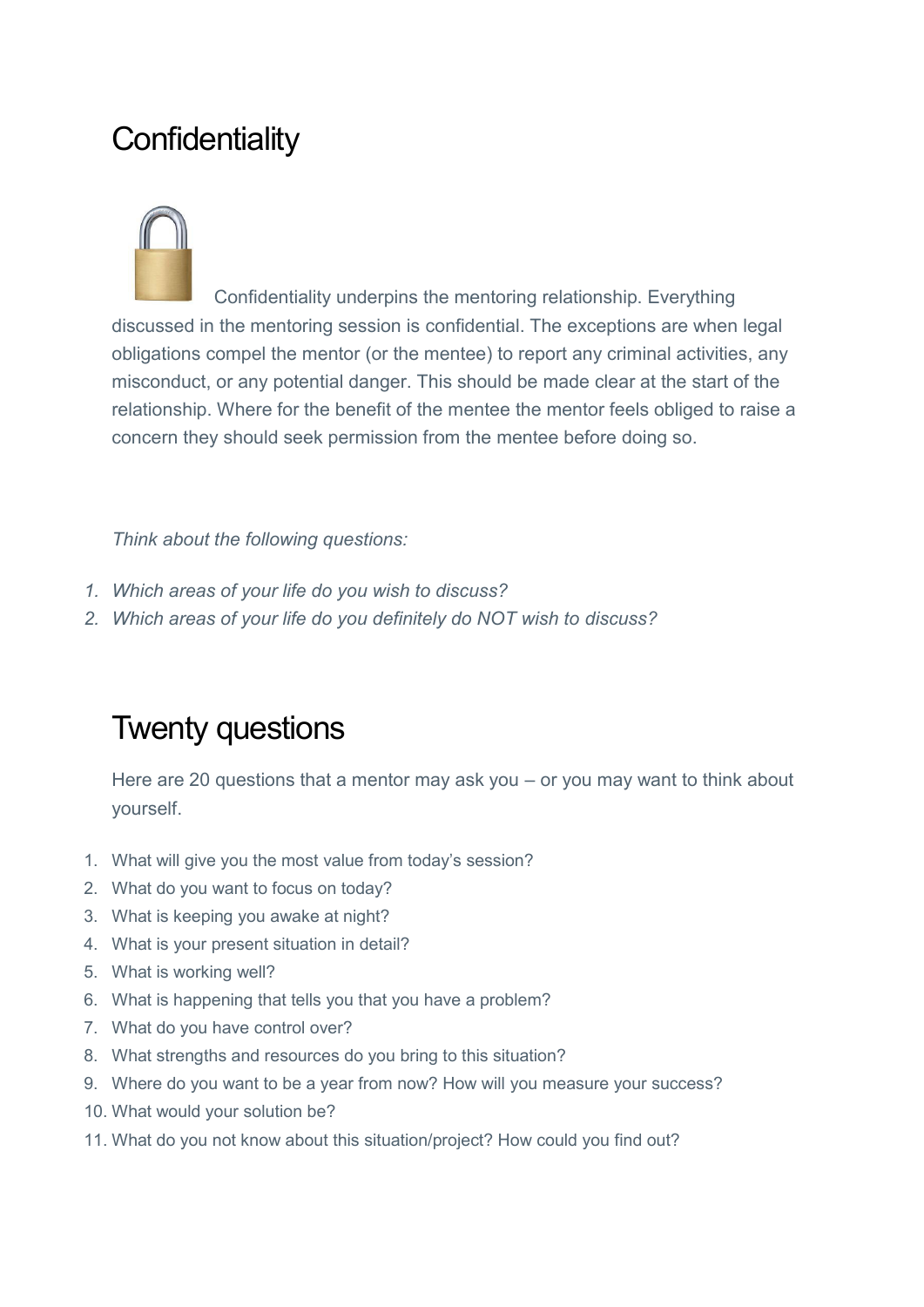- 12. If you improve one thing you do, what change would make the biggest improvement to your performance?
- 13. What would you do if you knew you couldn't fail?
- 14. What do you enjoy about what you do?
- 15. What might you be overlooking?
- 16. Has anyone else done this before?
- 17. What have your learned from this?
- 18. What will you do differently next time?
- 19. What did you do well?
- 20. What will you do next?

*Think about the following question:* 

*1. Which other questions do you want help with, that aren't on this list?* 

#### Building rapport with your mentor



- Taking time to build rapport with your mentor will help you to get the most from the mentoring relationship.
- Rapport comes from shared values or experiences, and sometimes from a 'chemistry' that is hard to define.
- One sign that there is comfort or rapport between two people is that they have similar tone of voice, body language, movement and so on.
- Next time you're in company watch other people talking together. Look for examples of similarities or 'synchronicity' between them. Ask yourself:

 Are their body postures similar? Do they use similar hand movements?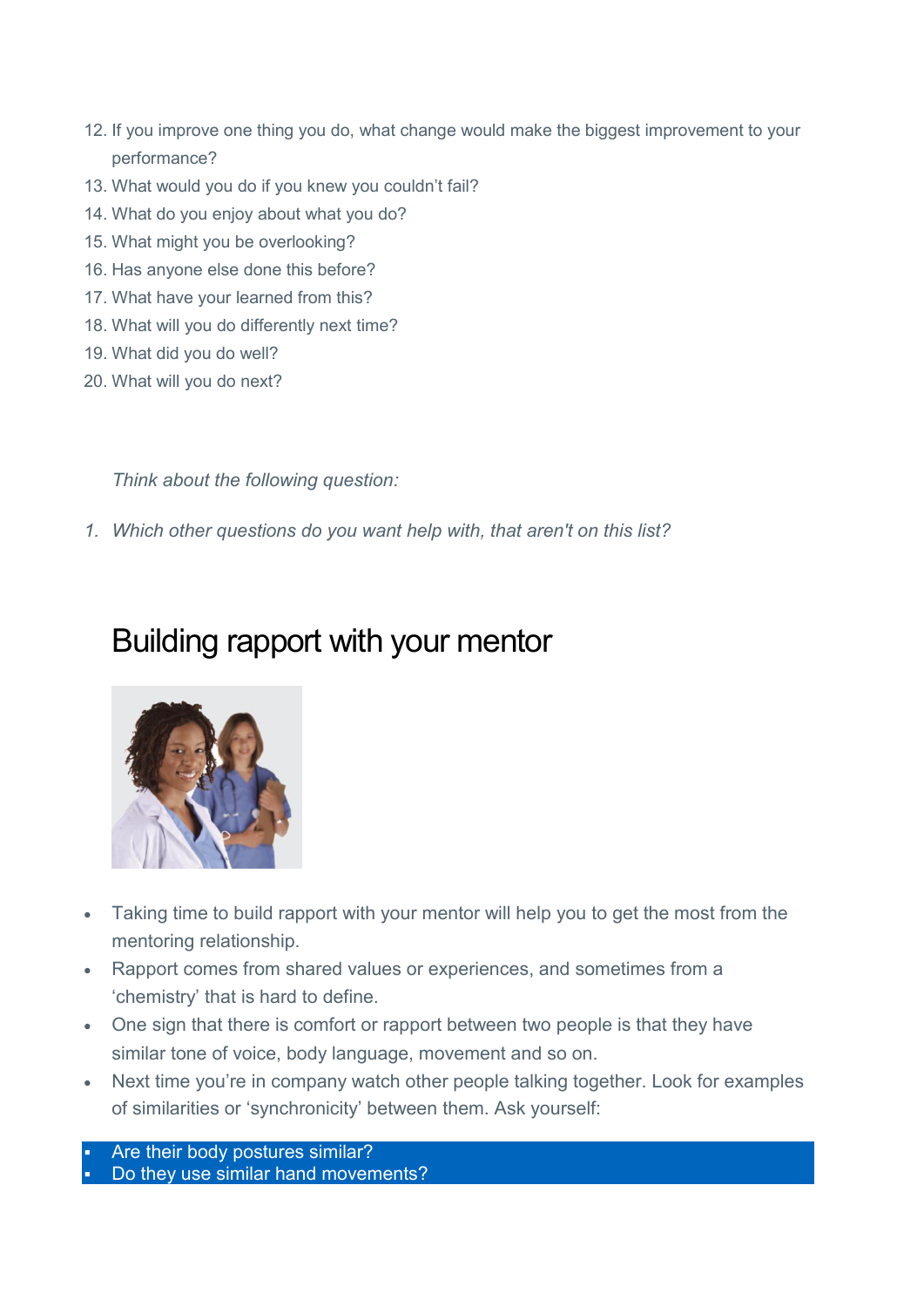- What do their faces tell you, especially their expressions?
- Do their moods seem similar?
- How similar are their voices?

*Think about the following questions:* 

- *1. Which values or experiences are important to you?*
- *2. How do they affect your interactions with other people?*

#### So Why Use A Mentor?



A mentor is someone who has business or professional experience and who acts as a trusted confidante over a flexible period of time. It is a relationship in which your mentor shares their personal knowledge and experiences and promotes a selfdiscovery approach.

You can expect your mentor to:

- provide an outside perspective on you and your career options
- listen, in confidence, to the things that are worrying you about your career choices
- help you by sharing their own experience of failures and successes
- give you friendly, unbiased support and guidance
- provide honest and constructive feedback
- be a soundingboard for your ideas
- help your decision-making by suggesting alternatives based on personal experience
- provide on-going support and encouragement.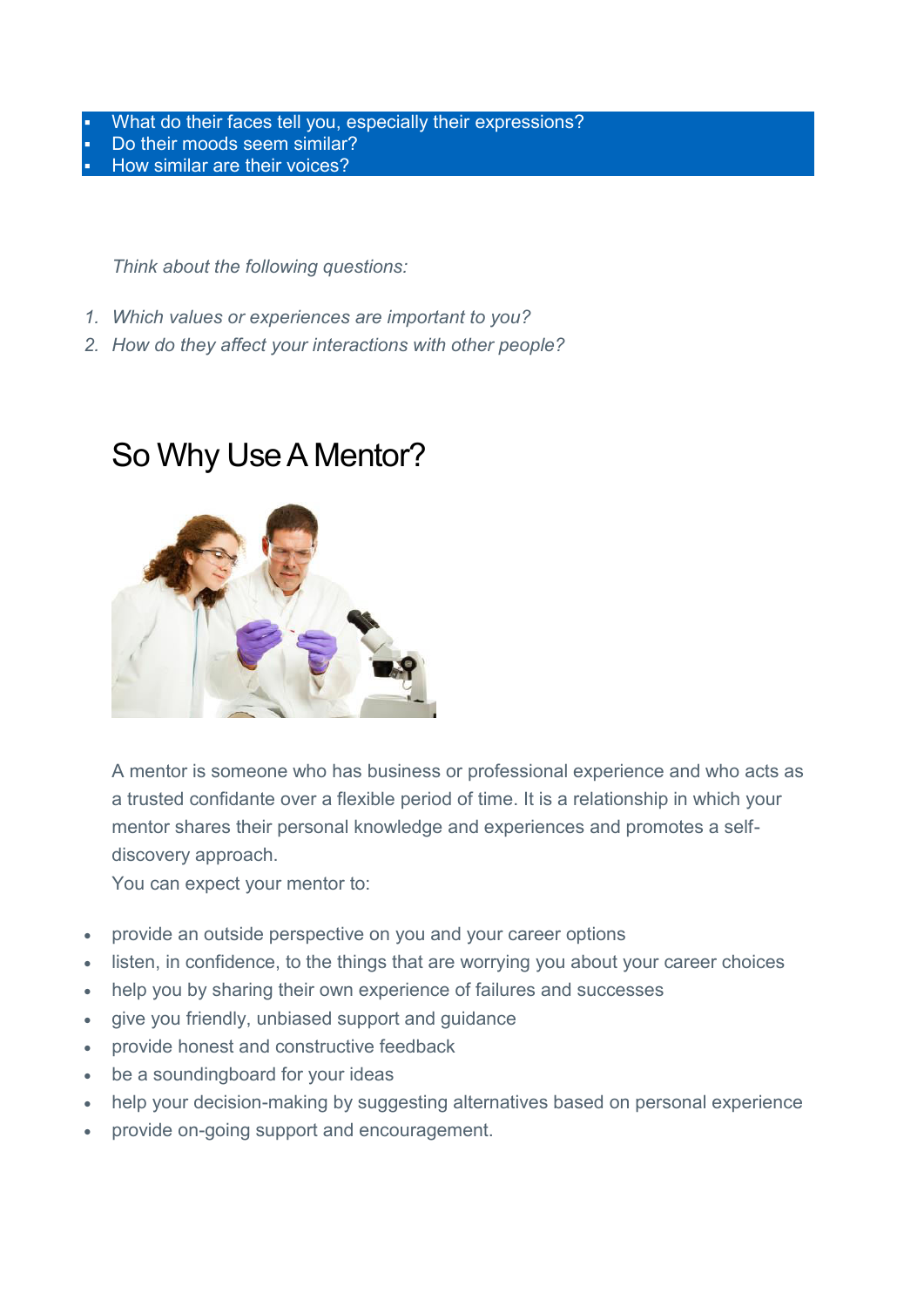Remember – it is not your mentor's responsibility to make your career a success; the ultimate responsibility for making your career successful is down to you.

**TOPI** 

S1

*Think about the following questions:* 

- *1. What do you want a mentor for?*
- *2. Based on the list above, do you think they can help? If so, why?*

#### And here's some things not to do!

#### Here's a take on how not to do it!

- Bring to the first formal meeting a long shopping list of things you want the mentor to do for you.
- . Expect the mentor to be available for you whenever you want them.
- Expect the mentor always to have an answer.
- . Expect the mentor to decide when to meet and what to talk about.
- Boast about the relationship to your colleagues at every opportunity.
- Always assuming the mentor knows best.
- Blame the mentor whenever advice doesn't work out
- Treat mentoring sessions as mobile, the easiest item in the diary to change at the last minute.
- Enjoy the opportunity to have a good moan or whinge whenever you meet, especially if no-one else will listen to you.

- *1. OK, admit it, how many of these behaviours were you were planning to adopt?*
- *2. What can you do to prevent you from forming bad habits such as these?*